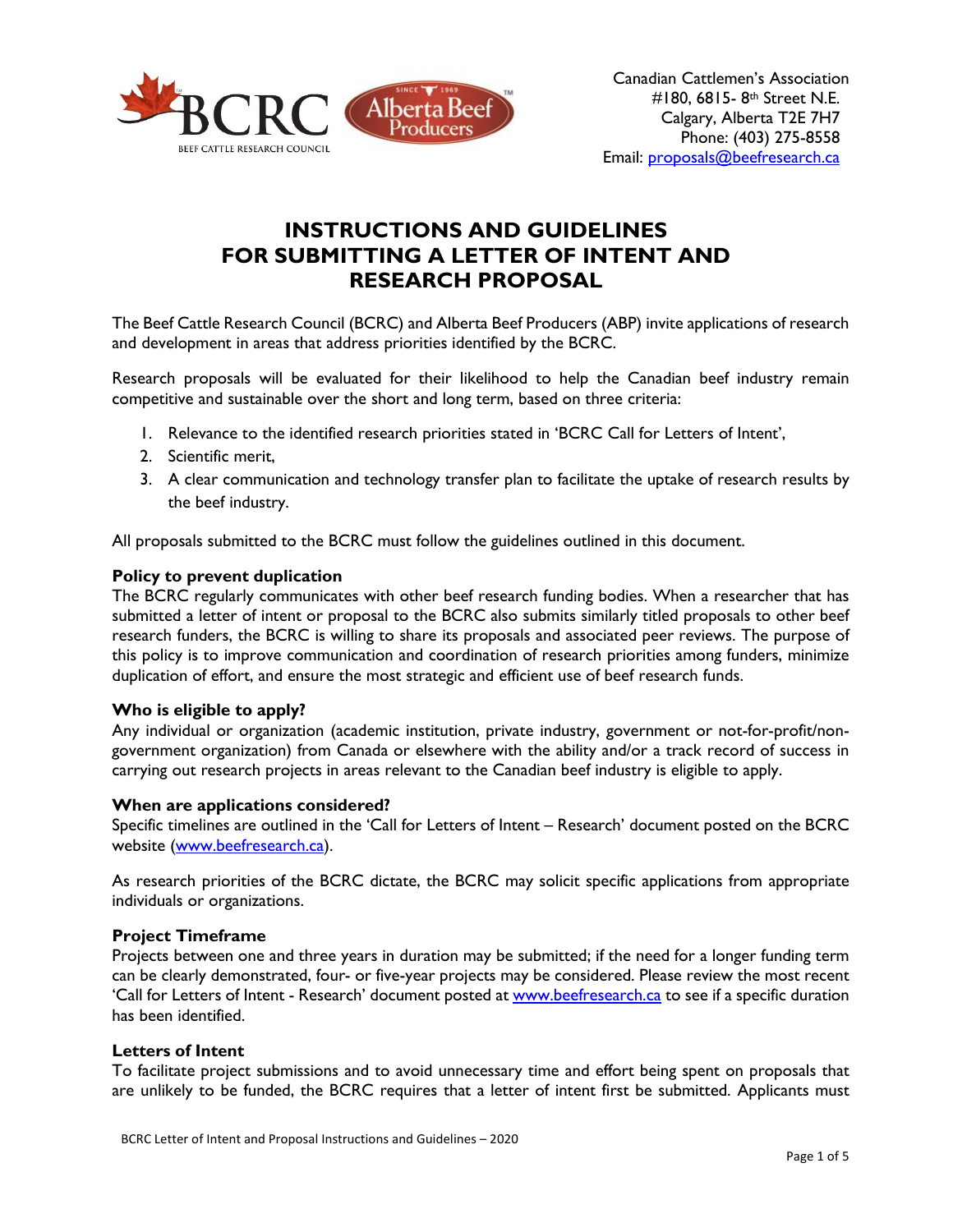submit the file entitled 'BCRC Letter of Intent Form - Research'. Following a review of the letter of intent, individuals or institutions may be invited to submit a full proposal. Invitation to submit a full proposal does not guarantee that the research proposal will be funded.

When the letters of intent submitted do not sufficiently address particular research priorities, the BCRC reserves the right to bypass the letter of intent process and directly solicit specific full proposals.

# **Proposal Form**

If invited to submit a full proposal, the completed 'BCRC Proposal Form – Research'.pdf and the 'BCRC Proposal Budget – Research'.xlsx documents posted at [www.beefresearch.ca](http://www.beefresearch.ca/) along with CV's for the Project Leader and all Co-investigators must be submitted. A checklist for submitting a letter of intent and proposal application is provided on page 5 of this document.

# **Confirmation of Receipt**

Confirmation of receipt will be sent for every LOI and full proposal submitted. If confirmation is not received within one business day of your submission, the BCRC has not received the documents.

# **Full Proposal Budget**

## Direct Costs

The proposed budget of direct costs should be completed within the Excel file entitled 'BCRC Proposal Budget - Research' and submitted in Excel file format (.xls or .xlsx) along with the 'BCRC Proposal Form - Research'. Include only funding that is directly applicable to the proposal and do not include funding for other related projects.

# AAFC

The 'Agriculture and Agri-Food Canada (AAFC)*'* column is to include all funds directed to AAFC researchers and facilities for carrying out the proposed research project.

## **Other**

The 'Other' column is to include all funds directed to other/non-AAFC institutions (e.g. universities, provincial governments, industry collaborators) for carrying out the proposed research project.

## **Equipment**

Details must be provided around proposed equipment purchases, as all equipment purchases valued greater than \$10,000 for each item must be preapproved.

## Livestock Costs

Details must be provided on proposed livestock costs including purchases (price per animal), animal care costs (i.e. veterinary care and supplies, cannulation), user fees and any other costs associated specifically to the livestock.

## Indirect/Overhead Costs

Projects conducted at Universities or at other non AAFC facilities are eligible for overhead costs which will be calculated by BCRC to a maximum of 15% of total project costs.

## **Additional Funding**

Letters of intent as well as full proposals must clearly identify all sources and amounts of additional funding for the proposed research project. This must include both in-kind and cash contributions, specifying whether each source will be applied for, has been applied for, or has been confirmed. Verification of other funding received or pending must be provided with the full proposal. **The BCRC project funding will not exceed 50% of the project total expenses**.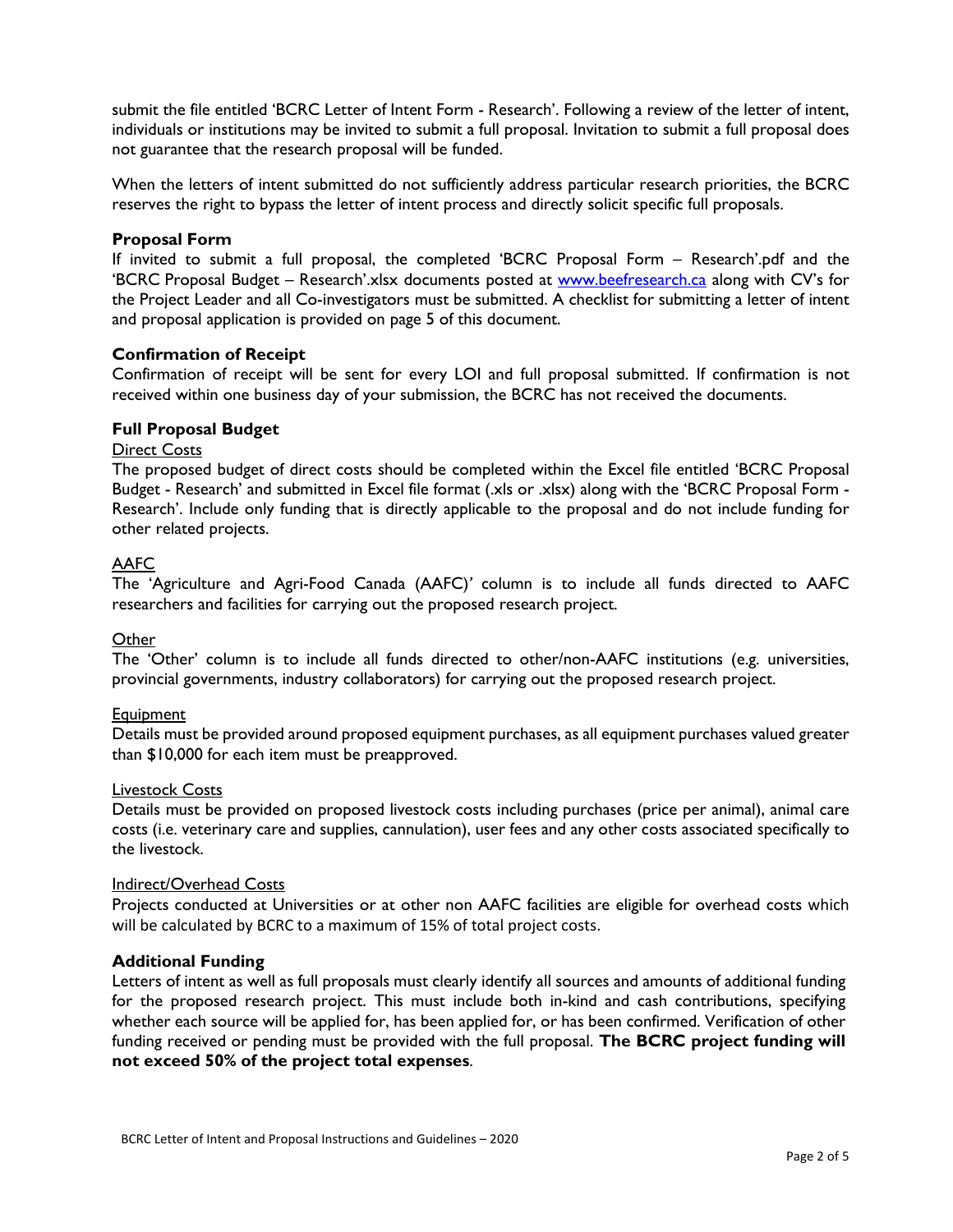Once a project has been approved for funding by the BCRC and an offer has been extended, confirmation of all additional funding must be provided in writing prior to BCRC funds being released. If required matching funds are not secured within twelve months of the time that a project is approved for BCRC funding, the BCRC reserves the right to review the project's approval.

# **In-kind Contributions**

In-kind contribution means the fair value\* attributed to eligible costs of goods and/or services required to complete the project that are provided by the recipient, or other project supporters (governments and/or industry supporters, partners or association members). In-kind contributions do not require a cash outlay and count towards the recipient's contribution. **Full-time salaries of research leads and collaborators are not eligible as in-kind contributions. Verification of all in-kind and other funding must be provided. In-kind contributions cannot normally exceed 10% of the total eligible costs to complete the project.**

*\*Fair value of in-kind contributions should reflect current, relevant and market-based information or another methodology acceptable to BCRC.*

# **Project milestones**

For each objective listed in the proposal, provide one or more clear, specific output(s) or deliverable(s) that correspond to that objective, plus which collaborator is responsible for each output / deliverable, as well as indicator(s) that can be used to assess whether those outputs or deliverables have been achieved. Ensure that all technology transfer and communication activities are included.

The Project Milestones table will be incorporated into the research funding agreement and will be used to track annual research progress and to assess whether contractual obligations were fulfilled.

| <b>Objective</b>              | <b>Expected Deliverable(s)</b>                            | Research<br>Lead<br>and<br><b>Timeline</b> |
|-------------------------------|-----------------------------------------------------------|--------------------------------------------|
| <b>Complete Grazing Trial</b> | - swath paddocks (name of researcher responsible)         | Start date: January 2020                   |
|                               | - graze cattle (name of researcher responsible)           | End date: December 2021                    |
|                               | - collect forage samples (name of researcher responsible) |                                            |
|                               | - collect animal data (name of researcher responsible)    | Lead: J. Doe                               |
|                               | - annual data analysis (name of researcher responsible)   |                                            |

# *Example:*

# **Communications and Technology Transfer Plan**

While recognizing that not all research goes as planned, we are interested in your plans to transfer key results back to the desired beef industry stakeholders to encourage adoption, uptake and/or commercialization where appropriate. Advancement of funds for technology transfer activities will be contingent upon the completion of a technology transfer plan and review of research outcomes by the BCRC. At minimum, researchers are required to develop a fact sheet, based on the BCRC template, for each project funded.

Budget allocations for technology transfer will be contingent on confirmation by the BCRC of most appropriate communications and technology transfer activities.

# **Animal Care Approvals**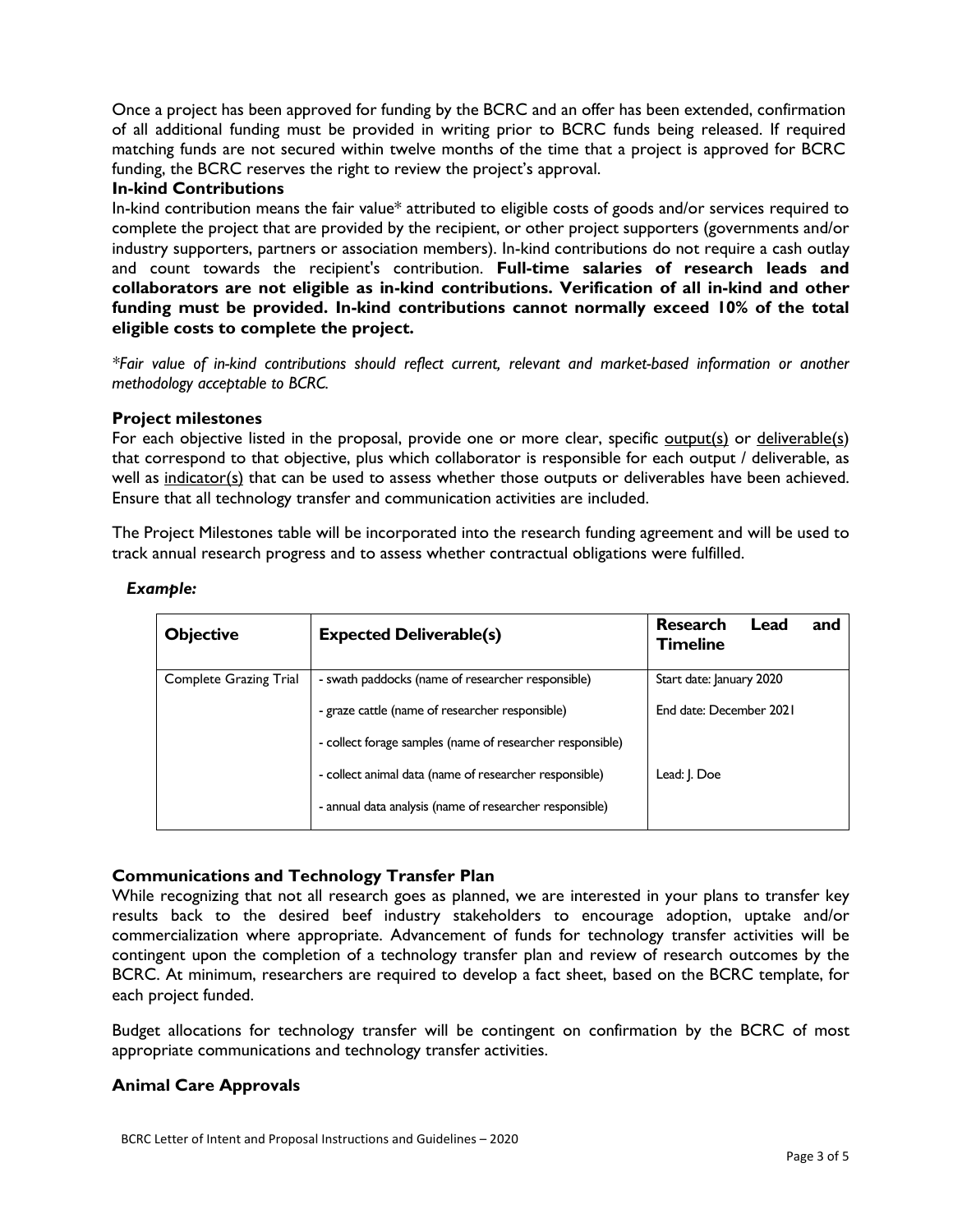All animals used in research projects approved by the BCRC must be cared for according to the Guidelines of the Canadian Council of Animal Care. Where required, documentation indicating that the institution's Animal Care Committee has approved the proposed protocol(s) must be received by the BCRC before funding will be released for the activity.

The BCRC recognizes that obtaining an 'Institutional Animal Care Approval' can be an onerous process and therefore does not insist on having the Institutional Animal Care Approval completed before submitting the proposal. It is encouraged that this process be initiated as soon as practical so as not to delay project initiation if the BCRC approves funding. If there are any revisions to the research protocol required by the animal care committee, the BCRC will review the revised protocol prior to allowing the project to be initiated to ensure revisions do not detract from the validity of the research.

# **Project Review**

Full proposals will be submitted for up to three peer reviews. The BCRC will solicit reviews and reserves the right to use reviewers nominated in the letter of intent or other individuals as appropriate. Project proposals will be categorized and ranked by the priority of research, as set by the BCRC.

## **Letters of Support**

The BCRC does NOT require or read letters of support.

# **Documentation submitted after the deadline for project proposals**

Once a project proposal has been submitted, the BCRC may request any missing or additional documentation. No unsolicited documentation is permitted after the project proposal submission deadline.

# **Appeals of awards for funding projects**

Decisions taken on awards made to projects by the BCRC are considered final.

## **Reporting**

All reporting requirements will be defined in the funding agreement.

# **Confidentiality of research proposed to the BCRC**

All those who review research proposals submitted to the BCRC (peer reviewers as well as persons directly associated with the BCRC), are required to sign a statement of confidentiality in their review of the proposed research.

## **Signatures**

Signatures are required on full proposals only. If the document 'Approvals and Signatures – Research' containing signature(s) of the researcher and co-investigator(s) is not submitted with the proposal, it must be received by BCRC within two weeks following the proposal submission deadline. Electronic signatures are acceptable.

## **Submit a Proposal**

First, submit a letter of intent using the file entitled 'BCRC Letter of Intent Form - Research' prior to the submission deadline outlined on [www.beefresearch.ca.](http://www.beefresearch.ca/) Confirmation of receipt will be sent for every LOI and full proposal submitted. If confirmation is not sent within one business day of your submission, the BCRC has not received the documents.